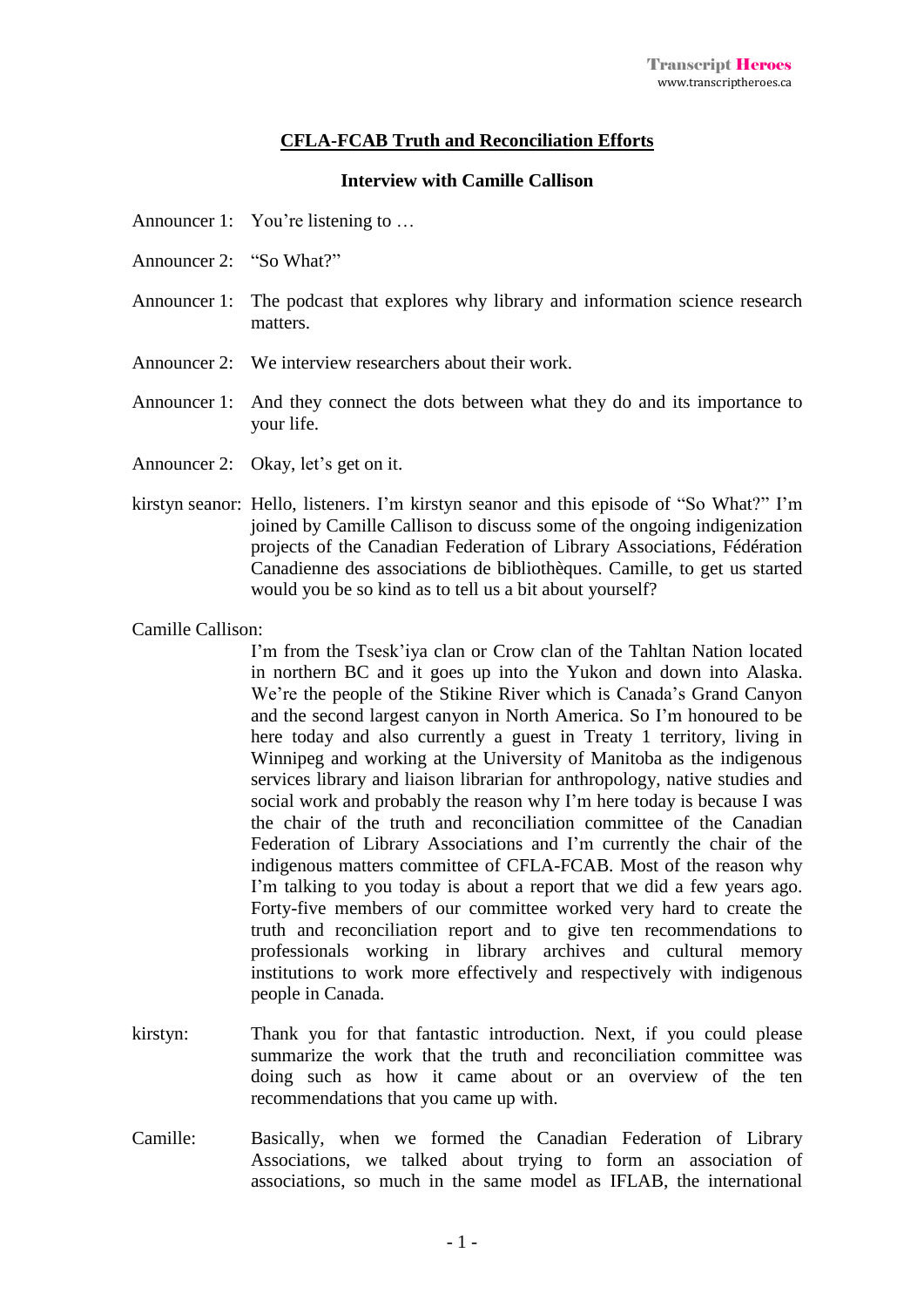federation of associations. And when I came up around the table, I was actually president of Manitoba Library Association when this work started, came up around the table about having a francophone representative and I mentioned and it was endorsed by Sandra Sing and everyone else at the table. We had all talked about having an indigenous representative. So somebody who is indigenous from Canada. So First Nations, Métis or Inuit representative to the board. And at that point, the founding of a national association for indigenous people and librarianship hadn't occurred and we're still working on that right now. In the interim, after I finished my term as president of the Manitoba Library Association, they asked me to stay on as the indigenous representative.

So at our first meeting, first CFLA-FCAB which was in June 2016, one of the three priorities would be truth and reconciliation because the truth and reconciliation commission had delivered their report and their calls to action and we wanted to see how we as librarians could answer that calls to action. We were notably not in the TRC calls to action. We weren't noted in them and so we felt that we had an important role to be able to play as far as supporting the calls to action and as well creating change to make our institutions much more warm and welcoming to indigenous people and to respectfully house indigenous knowledge in our libraries, archives and cultural memory institutions.

So the interim board was made up of ten people who decided that we should have our own committee to be able to make recommendations to the incoming permanent board. The interim board was in place from June 2016 until February  $1<sup>st</sup>$ , 2017. In that summer, we brought together a terms of reference for the truth and reconciliation committee which talked about engaging with existing committees from CFLA-FCAB membership which was comprised of all of the provincial and territorial associations, CARL and CULC, and we had talked about trying to work within their group. So some of the provinces already had well established indigenous groups or First Nations groups or people working with indigenous communities across the country and some provinces and territories didn't. So we wanted to be able to make recommendations that everyone would be able to engage with.

We wanted to be able to support the formation of a national association dedicated to indigenous people within library archives and cultural memory institutions. We wanted to review the guidelines of best practices that we had already had in place as they pertain to library services in Canada and so part of that was the policies that Canadian Library Association had already endorsed and put into place. And then we wanted to recommend a long term structure and direction to the incoming board to address indigenous issues and matters related to indigenous people including the formation of a permanent committee and programming following that inaugural board meeting in February 2017 when we would have an elected board.

So that was really where that happened and we finally finished that in August of 2016 and then we put out the call early August to be able to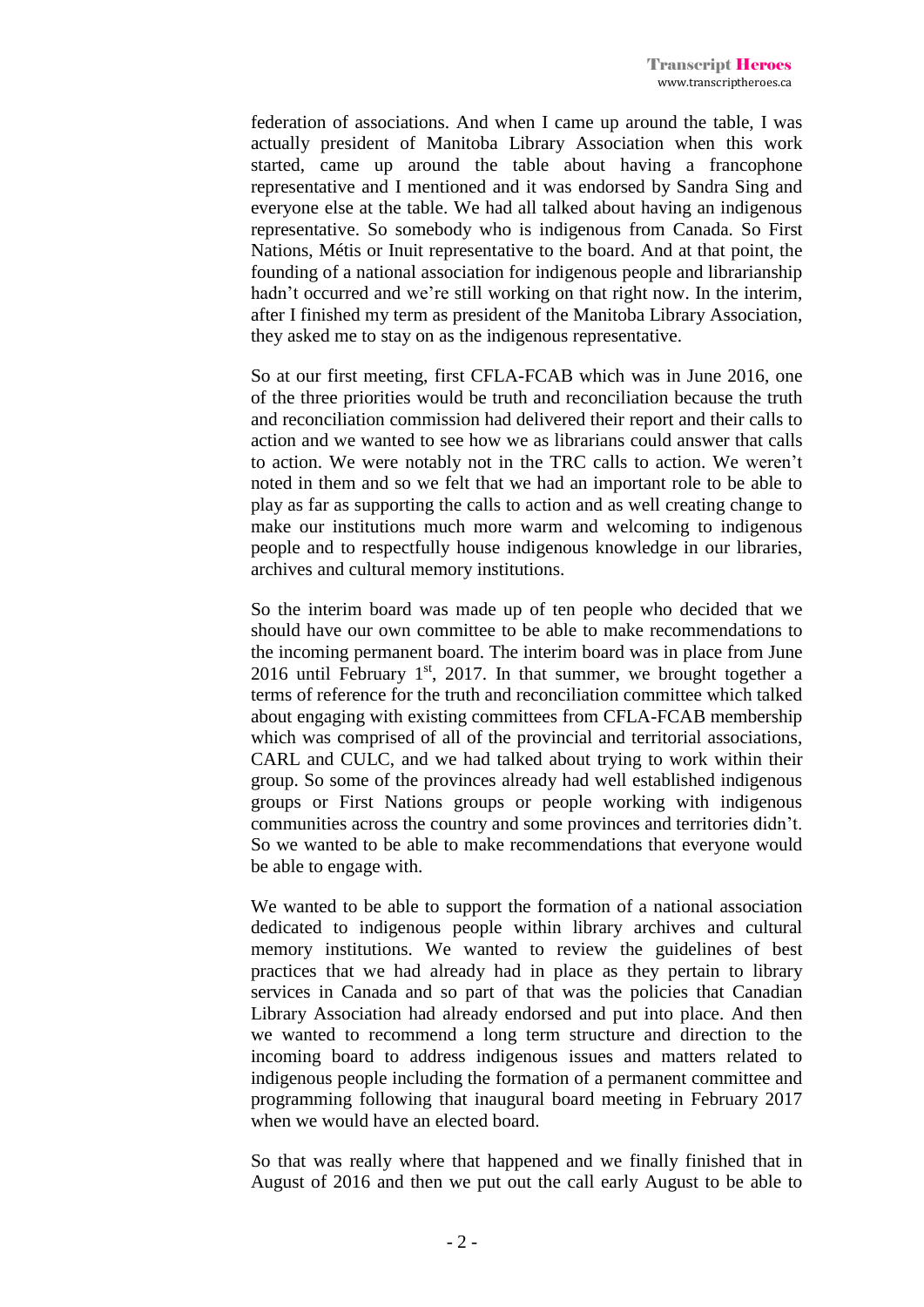bring people in, have the membership, appoint people that could make recommendations on their behalf. We ended up with this incredible team of people from across the country and what we decided to do was to pull together the teams.

I had to figure out as the chair how I would arrange the people and what direction we would take and so I had gone and traditionally asked the two elders at the University of Manitoba. Elder Norman Meade and Elder Marlene Kayseas agreed to advise me in this process and so we created the medicine wheel and we talked about how we could use that and adapt it because even though I don't personally come from a medicine wheel community where we use that as a teaching model, we would use something more like theatre connected relationships between people and our land and water and our – and language, it would portray in a little bit different way when we talk about it, but the medicine wheel is really important for many reasons, but I think one of the biggest things about the medicine wheel is that it visually represents things in a way that nonindigenous people can understand.

So that was really important to be able to move forward and at the beginning it was really hard to actually get people to sign onto it until I talked about the fact that we needed to have indigenous and nonindigenous people because as we walk along this path towards reconciliation in Canada it's not indigenous people always doing the heavy lifting, but it needs to have indigenous and nonindigenous people walking beside each other. When I ask people to come and to walk along that path with us, I always say that I won't ask you to walk behind me. And I ask you not to walk in front of me, but I ask you to walk beside me on that path towards reconciliation and to creating a Canada that's much more respectful and equitable for all people including indigenous people.

So I really wanted to be able to make sure that we could make the recommendations and what came out of this really meaningful for both indigenous people and nonindigenous people and remembering that we are talking to professionals. We weren't talking to communities or giving them advice or recommendation. We were talking to other people who are professionals in this area and most of those people are not indigenous and so we're really trying to make it so that people who aren't indigenous were able to understand where we were coming from.

So it came about that we had 14 and with the four recommendations or four things in our mandate, we were able to divide them into the four teams and so the black team compiled best practices what already existed in Canada to work with indigenous people. The white team provided a gap analysis and it looked at the truth and reconciliation calls to action and prioritize them. First of all, they pulled out things that we can do in library archives, in museums, and then they talked about how we can implement them. The yellow team looked at existing relationships and developed a contact database as well as laid the groundwork for some of our work towards forming this national association for indigenous people.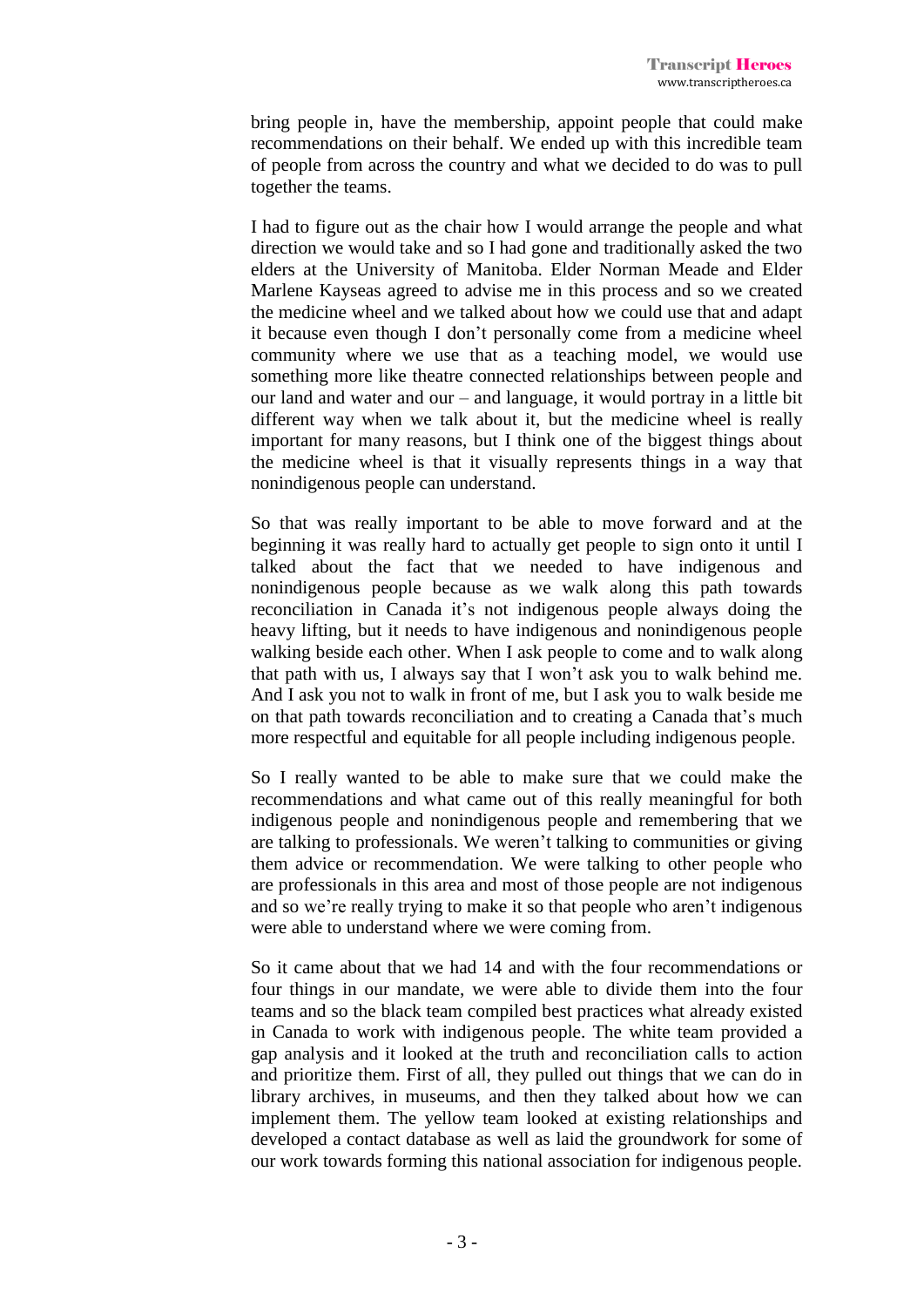The name that we've talked about is national indigenous knowledge and language alliance. So we're hoping that that will fill the void until we actually can have a meeting and then the membership can decide what they would like to call it.

The red team was really about envisioning a future and how we can work respectfully with indigenous people related to indigenous knowledge and decolonization of space, access classification, work with indigenous knowledge protection and the copyright act and how we can work with outreach and service within our areas. And the biggest key for all of this is that we wanted to give people recommendations and advice to be able to create relationships with indigenous community that's in their area. So where their library and archive or cultural memory institution is located and they have indigenous knowledge holding stuff. So for example, you might be in Ontario but you might have a huge collection of northwest coast and so if you have people there that those would be those traditional knowledge holders.

So that was really the thing. We came up with 83 pages and then how did we make that so that people could buy into it and look at it. So what we did is we came up with ten overarching recommendations pulled out from the work that had been done, and then within the report was more granular recommendations. So for example, about indigenous knowledge protection there was much more granular recommendations made within that chapter to be able to address the implementation of UNDRIP and we can work with communities to create knowledge protocol agreements and things like that.

Those ten recommendations were pretty innocuous and they were endorsed and are being adapted across the country and remembering that many libraries and universities were already doing this work but we just tried to put it together into a way that gave them a mandate to be able to kind of say we're doing this because we're following these reported recommendations that's come down.

So the first one was to create the national voice. To be able to have an indigenous matters committee by utilizing the medicine wheel structure. So that's actually in place right now and we have over 20 working groups that are working on different areas of implementing. So we all know that it's much easier to make a recommendation than to do the implementation. That needs more people and more skills in different areas to be able to make those implementation happen.

The next one was that we endorse the position statement on library and literacy services to indigenous people from the Canadian Library Association. So that was number two. Number three was really talking about encouraging libraries and archives to follow the Truth and Reconciliation Commission of Canada's 94 calls to action and identifying them and working within that. Number four was to ensure accessibility. So really talking about equitable library access for all peoples and to be able to ensure that that happens for all Canadians.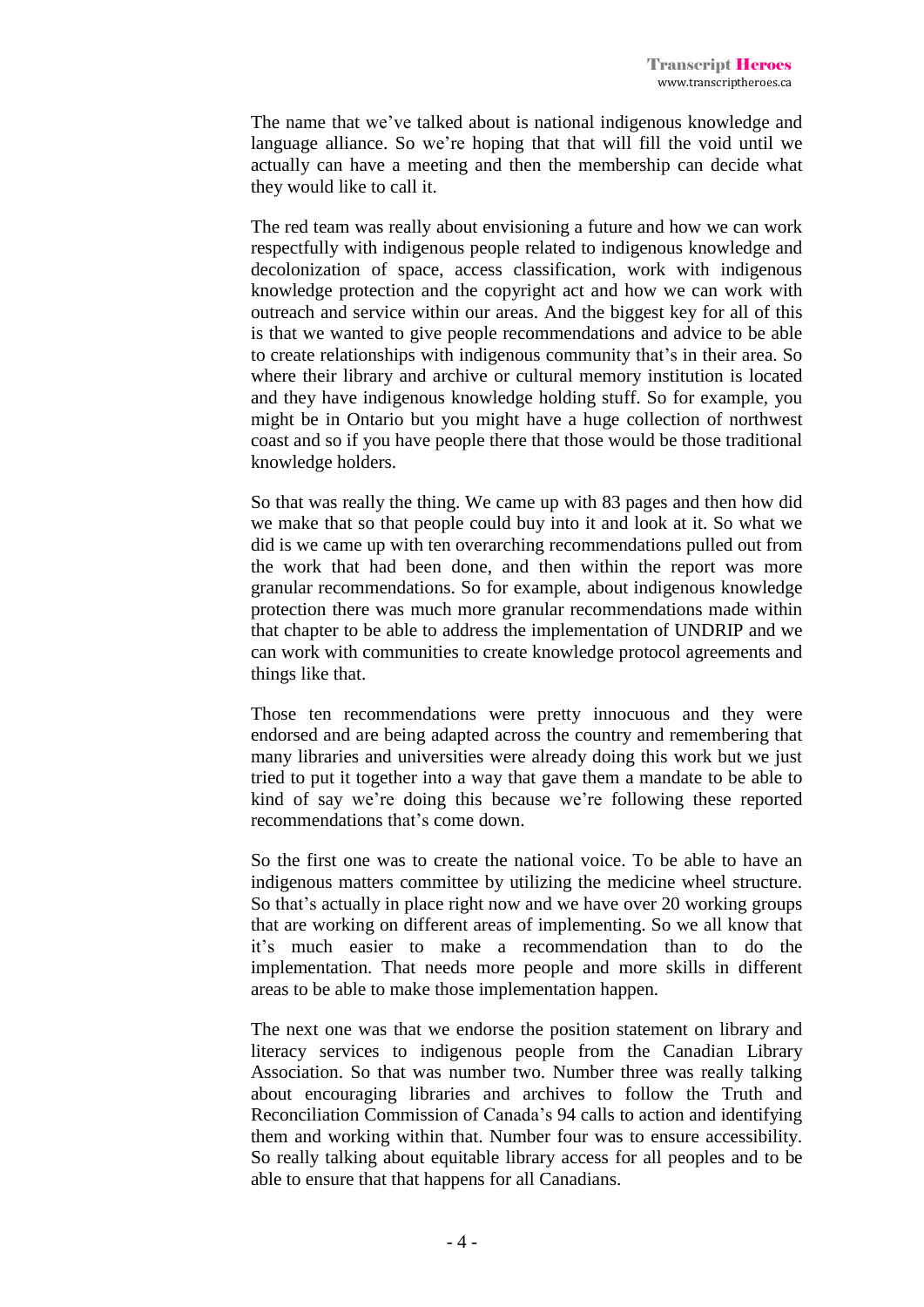We wanted to address that there was a need to decolonize access and classification by addressing structural biases that are existing in schemes of knowledge organization information which we wanted to talk about integrating indigenous epistemologies into cataloguing practice and knowledge management. So really, we wanted to address some of the problematic terminology that's being used in our classification systems and our subject headings.

And then number six was decolonizing libraries and space by recognizing and supporting indigenous cultures, language and knowledge through culturally appropriate space design, interior design, signage in indigenous languages in the territory where you're located doing territorial acknowledgements and having art installations and public programming with elders and with youth and other indigenous stakeholders. So that's really important to have happen.

And then really talking about training in a few different ways under number seven. So enhancing opportunities for indigenous peoples to train as library, archive and information professionals including indigenous epistemologies into the MAS, the NLAS and library tech programs where we can have culturally appropriate pedagogy, recruitment practices, and also to deliver professional and continuing education across cultural training for people who are already existing in our profession. And then to have libraries as supports for local indigenous stakeholders and partners to be able to utilize our space and collections to be able to create training.

Number eight was talking about the implementation of indigenous knowledge protocols and implementing UNDRIP in Canada and supporting the TRC calls to action, number 69, by fully implementing UNDRIP, and to afford indigenous knowledge protection underneath the existing copyright act. So talking about that and a means of where there might be a blanket acknowledgement of indigenous people having ownership over their own knowledge but to allow indigenous communities and provide them with the necessary means to develop their own governance and laws related to those knowledge protocols. So that's really important to be able to have happen because what works for us in northern BC might not work for the Mohawk or the Micmac people across the country. So it's important to be able to have something that's adapted to their knowledge system and their way of life.

And then number nine was our amazing black team's best practices. So they gathered best practices from across our country and internationally that other libraries, archives and cultural memory institutions could use. And part of that is so that we often work in our own silos and we're recreating the wheel and there's so few indigenous professionals in this field that we really wanted to be able to share that wealth of knowledge across the country and have people be able to adapt things and to use things that other people are doing rather than having to, you know, develop everything from scratch themselves.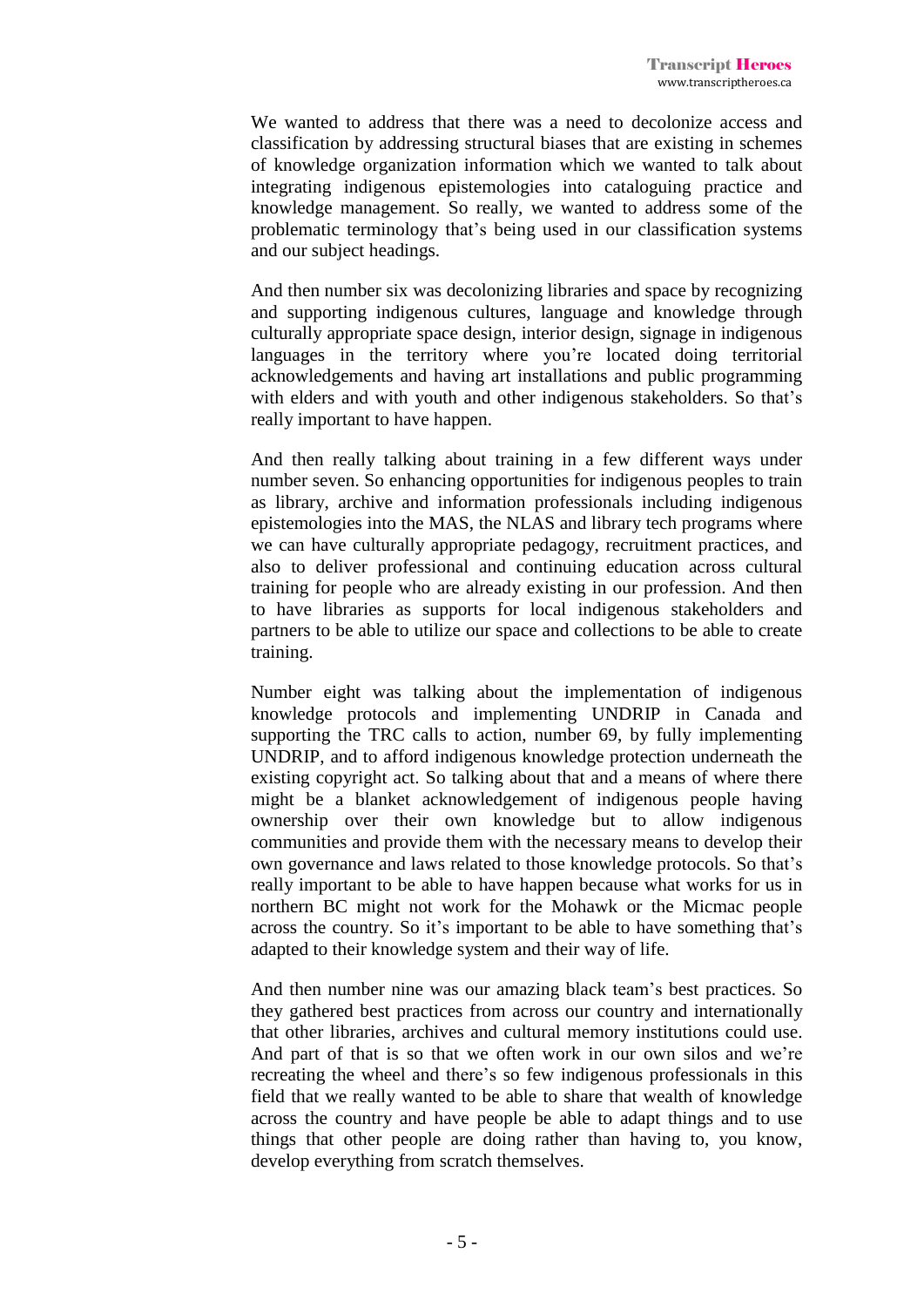And then the last thing was number ten and that was supporting in principle having a national indigenous library and library knowledge, library archives and cultural memory professional association but an association that's able to deal with preserving cultural memory and not limited to library archives or museums but to build that relationship and support an indigenous association. So that's kind of in the making right now.

Part of the disclaimers was that of course we didn't in three months have time for consultation with communities but remembering that we're talking to other professionals and on our team all of the team leaders had one indigenous person and one nonindigenous person so we could come together to make these recommendations. And I would say probably about 80 percent of many of the indigenous professionals across the country either had eyes on it or gave input into it or were on the team. So I felt that many of the things that we were pulling together as part of this either they've been talked about by us as indigenous professionals in this field or we had gone back and looked at the literature from writings from other people that had been involved in this field. So that gave us some comfort to be able to do that.

It's also important to remember that this is a foundation. So it's a beginning. Within the timeframe we did the best that we could. It wasn't meant to be inclusive of everything that there was across the board. So there are some places where it needs to be filled out whether it's health or legal or school libraries where we needed to have more best practices filled out and more examples for people to follow. And the other thing was the archives association didn't join us until November so there wasn't representation from them that we would have hoped for, although we did have Sam Markavis on the committee to help us with that.

So out of that, we edited the report. We gave the recommendations on February 1<sup>st</sup> verbally and they were accepted and so we edited the report and then put it out in a press release at the end of April because it took quite a bit of time to do the editing for that number of pages and for the report to get into a place where we wanted to be able to put it out and did a press release for it. And then on June  $21<sup>st</sup>$  which was Aboriginal Peoples Day then, now it's Indigenous Peoples Day, we released the indigenous hub which houses the report and the databases and a number of other things that we have done since and links to the indigenous Moot Canada Reconciliation Canada that we've partnered with other libraries or other organizations to do that.

So that's really where we're at right now. We're doing a lot of work in the working groups. Again, of course there's a new indigenous matters medicine wheel that now includes traditional knowledge and language and cultural memory and a number of other ways of being able to implement these recommendations that we've done based on those calls to action.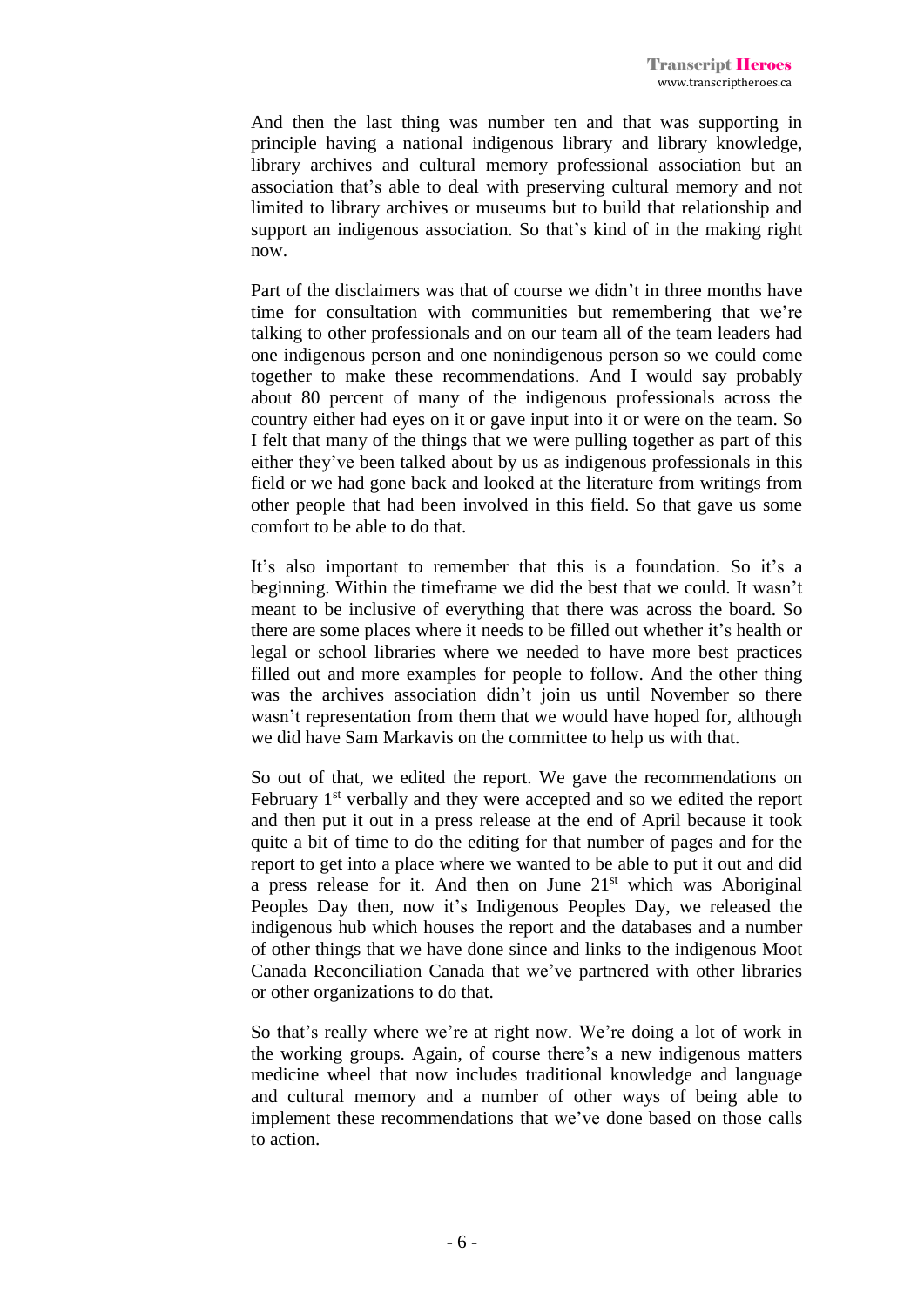- kirstyn: One of the things that really stood out to me in your summary there is that emphasis on collaboration. I really feel like the description you gave of the committee work there is very much the ideal in collaboration both in general and particularly in indigenous/nonindigenous work. I'm wondering if you can speak further to the sort of challenges and opportunities that came up in trying to make recommendations that would be readily acceptable while still recognizing all those idiosyncrasies that are going to vary from community to community.
- Camille: First of all, I guess the thing that I always say to people is that I really talk about relationships, relationships, relationships. So how do we create those in a good way and in a respectful way so we're honouring each other and where we're coming from. So we're all coming from different places and we all view the world in a different way. And it doesn't even matter if you grew up in the same city side by side as neighbours, you're still viewing the world in a different way because it comes from the perspective that we learn from our families and from our cultural, you know, ethnicities and how we grew up culturally. And so you could live beside each other and be coming from completely different places, but you also could be living across the country and come from different geographic places.

So you have all these differences in Canada which I truly believe makes us such a strong and beautiful country because we have these differences and that diversity is really our strength as Canadians. But how do we then pull together to create something that's going to be adapted by everybody in a group too. Well, that is really the difficulty to be able to do that and I think that one of the strengths in these recommendations is that they were strong enough but they were also innocuous in that it didn't really raise huge red flags for people to be able to endorse them and adapt them. The adaptation we knew would take a lot of work to be able to do and to be able to implement the recommendations, but I don't think that anything was really, really controversial, I guess is the thing.

I mean some of it's going to be controversial and we are pushing the package and we're moving forward, but I believe that we chose to do it in a respectful way. And I think that that was because of the balance of the teams. If you look at the people that were on the committee and the people that are on our indigenous matters committee, I mean I'm amazed that I was able to work with some of the people that I've been able to work with on this project. And the wealth of knowledge that they bring to the table and the years of experience and then the younger people with their energy and enthusiasm, I think it just was a really good balance of being able to make that happen. And some of that is creating relationships in the team, but then also too for the committee or the teams to go out and have those relationships in the communities, not only in the library community but in the communities where they live and so it's really important to be able to make that and to make things generic enough that it might work across the country with having it to be able to be adapted to that local geographic area or that local environment or that local library.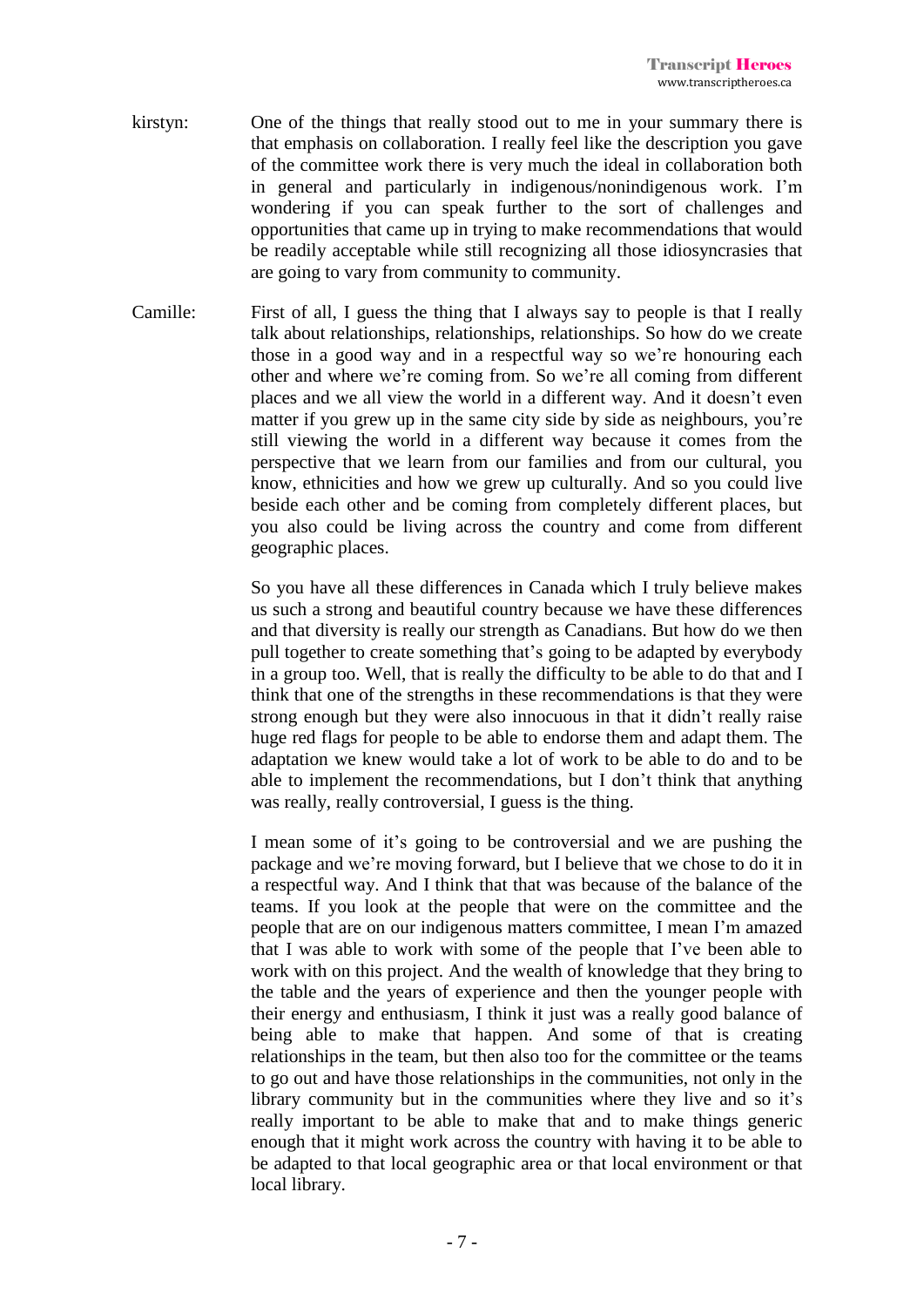So we needed to be able to talk about every type of library because CFLA-FCAB is about all types of libraries. So how do you talk about a library that's special collections versus a university versus a school or public library and have to be able to make it so that it's adaptable to each of those environments as well and those sectors. I would say that that was really challenging, but I would also say that the wordsmithing and editing was always challenging to be able to get them into a place where they were able to be adapted and that they were innocuous enough that we weren't offending but we were pushing the package. So there was really trying to create that balance and I think some think we didn't push the package enough and others think that it was pretty radical.

So I figure if we have people on both ends then we're kind of in the middle and that's probably the best place where we could be and hopefully creating that change.

- kirstyn: I think that's a very relatable challenge for a lot of librarians of finding that way of addressing multiple communities and those multiple needs. Considering the wonderful people you got to work with on this and particularly with the amount of indigenous representation and as you spoke to the elders that you were able to work with, I'm wondering if you have any specific memorable stories or anecdotes about counsel you received or stories that were shared.
- Camille: There's people that actually reviewed this for us that I haven't actually talked about yet, but one of those was my mentor who's now a doctor, Jean Joseph who was the founder of X̱wi7x̱wa library located at the University of British Columbia who actually pulled me into librarianship and one of the things that I always remember is that I was pretty much done and we'd gone through I don't even want to say how many drafts there were and I remember thinking I promised myself I wouldn't edit another book but here I am doing this which is almost the same thing and it was very interesting process but also too, you know, you're tired of this editing and I'm thinking okay, I think I've got everything. You know, we've been through all these eyes, all these eyes, and my mentor, Dr. Jean Joseph, said to me Camille, did you forget to thank the truth and reconciliation commissioners and the committee work and I'm like oh, no. And I thought to myself, you know, I know where I come from and I know that that's so important for me as an indigenous woman to thank those whose – we stand on the shoulders of giants and people who have done this work for years and not acknowledging them would have been a huge faux pas.

So I guess one of my biggest things coming through that is no matter how perfect you think it is, going back to elders and people that have that wisdom of a lot more years than myself in the profession because I started in the profession as like a fourth profession, I think is really important is going back and getting that advice from them. And I would say also too that I had Dr. Marlene Atleo look over the draft and of course as a professor in education she found a huge grammatical error in the first recommendation that had been overlooked by over 50 people.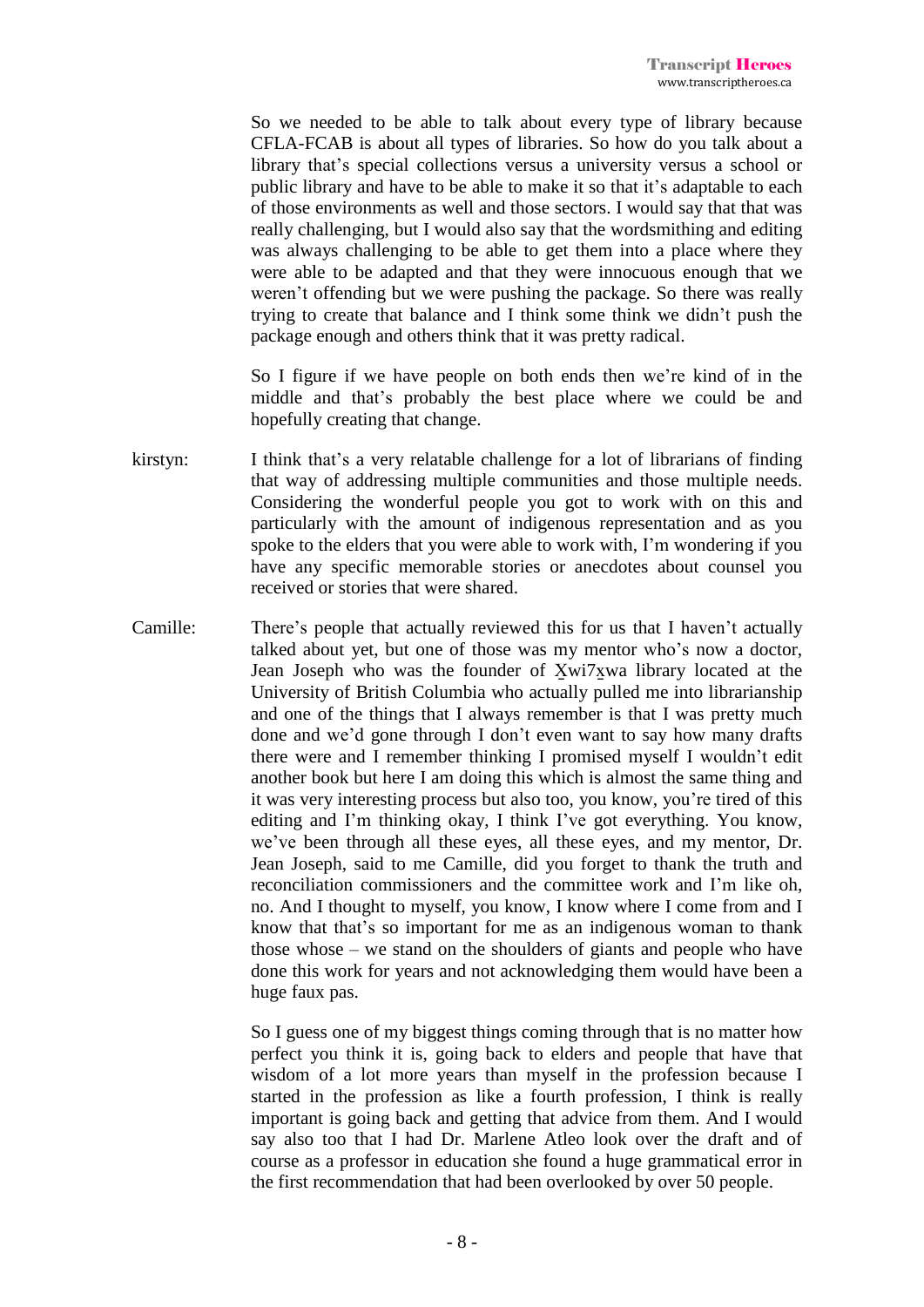So sometimes you need to step outside of your field and talk to other people. Another recommendation that she made to me is that as librarians and archivists we use all of these acronyms. You know, we might spell it out once but we haven't really said who that is or what that is and so a lot of that she caught which we wouldn't have caught as librarians or archivists because we use that lingo interchangeably. But when somebody else is reading it it's our technical language so just remembering to bring it back because especially if we're trying to reach indigenous people who don't have the same knowledge as we know.

I know if I go back to my community and I start talking to them about subject headings and classification there's quite a blank look on their face which that would have been my look, you know, 20 years ago before I went and did my master's and worked in a library previous to that, but I think that that's important to remember is that we're not always talking to our own profession but that other people are looking at it too and seeing what we're doing and if we want indigenous communities to approve and to be able to create this warm and welcoming place some of it is our language that we're using as professionals.

So going back to those principles of how we do things in a traditional manner. And I will remember one really meaningful moment that had happened during the course of this is that it's kind of ironic to think about now, but Trump had just been elected and I think that there was a general sharp intake of breath after in Canada and the library community and I think that people were surprised or, you know, concerned about the future. And Elder Norman Meade sent us a beautiful email that I had many, many people come back to me and email me and thank him and say that that was just really meaningful for them and it was about the hope that, you know, this too will pass which is something that we say in our communities, but also too the hope for the future and the hope that we can still continue to make change for the future and to create a better life for future generations than what previous generations of indigenous people have had to face. And so that was a really powerful moment as well.

I think that there's so many stories. Really amazing things happened during the course of this and I think afterwards one of the things that was really pivotal is that because we had hosted the international indigenous librarians forum at the University of Manitoba in August 2015, we had what is the essence of illth is what we called the international indigenous librarians forum which is the mauri stone and that mauri stone was being cared for at Trudeau Lodge during the two years when Canada held it. And all of this work that happened during the truth and reconciliation committee happened during that time.

So we were the caretakers of indigenous knowledge professionals and keepers of knowledge from around the world. At that time we were holding that essence in Canada. And so because of that, when we had the first meeting in February 1<sup>st</sup> and all the new board was actually elected to CFLA-FCAB, I brought the mauri stone with me just before we took it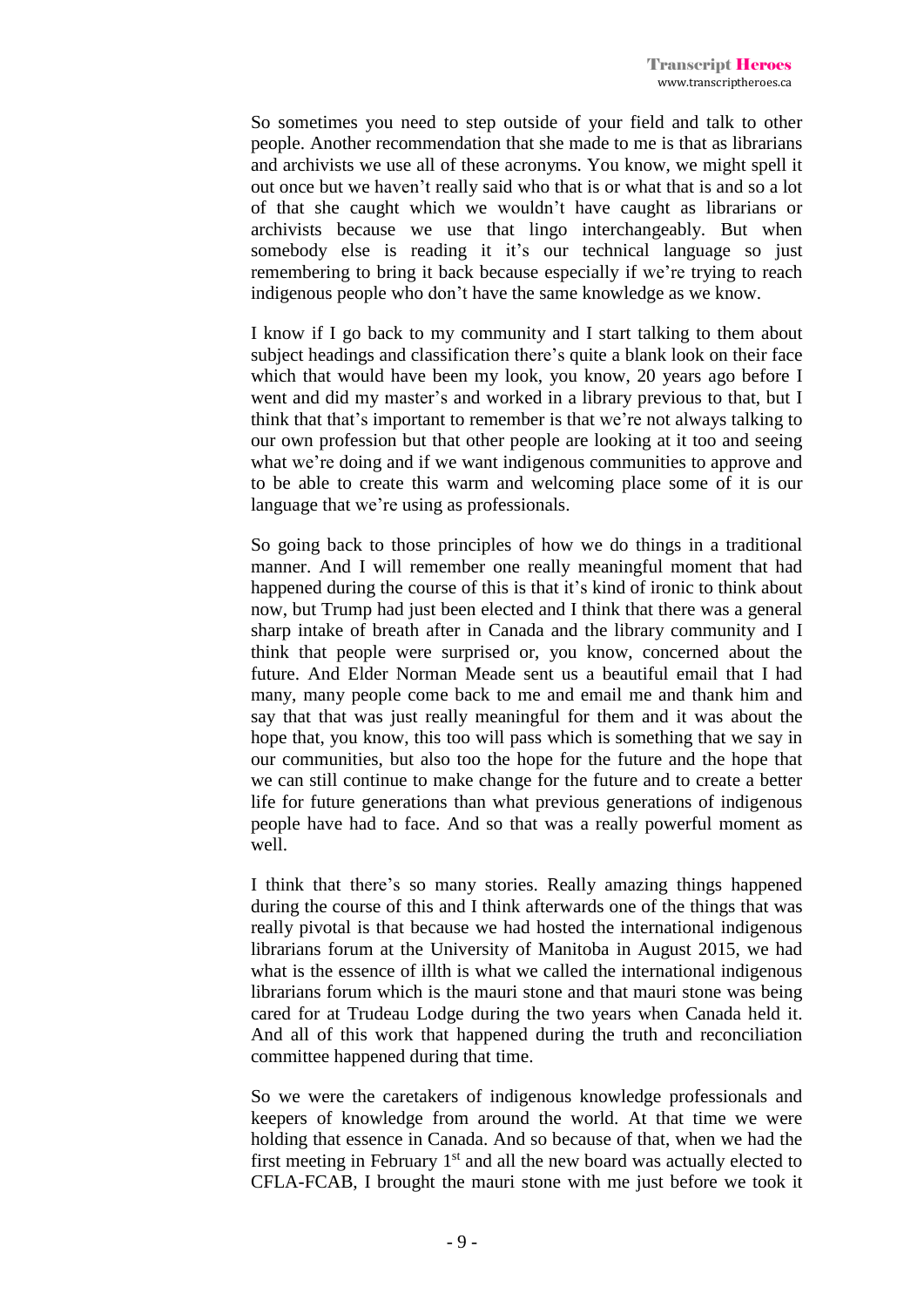and gave it over to Australia. I brought it to the national gathering and it was there when we read these out and each of the leaders across Canada were able to hold that as well as other people and smudge with it and so it was quite powerful when the recommendations were read out at that meeting and approved to go forward and deliver this report. And then I believe that it really empowered and revitalized our community in a very unique way.

- kirstyn: There are so many humbling and invigorating components in your stories and thank you so much for sharing them. Part of what speaks to me in all that is the importance of outreach. You describe those opportunities that arise and working together. I'm wondering if as you start seeing the implementation of these recommendations do you have any specific examples of projects you were excited to see or libraries that seem to be setting the stage for what can be done as exemplary projects?
- Camille: Some of the recommendations that we're working on are works in progress whether it's on our joint subject heading and classification working group now or working trying to create indigenous curriculum or space and design. So those are things that are ongoing. One of the things that we have had happen that's been really exciting is that Toronto public and Edmonton public libraries asked us to partner with them to be able to promote the indigenous Canada move from the University of Alberta to help them promote it and to put together a toolkit to be able to promote it and to be able to give people that are in libraries the ability to host some of those sessions and it's a, you know, massive online open learning course.

So you can take it for free or you can take it for university credit. It's up to you how you want to take it. It was developed by the University of Alberta to be able to work for people at a distance. And so I worked together with the team that was made up of Alex Carruthers, Melanie [Rabeau], Linda Garvin, Collette [Portraz] who's actually a vice-chair now and then myself and we worked together with people from the University of Alberta and our executive director to create these resources. That has been amazing because we're using it not only in our library as professional staff training, but people are having events at libraries and public libraries to deliver this. It's just really gone like wildfire.

So without taking any of the credit away from the University of Alberta, I know that they had an increase like 80 percent within a year and I think it's still going up. So it's really been able to be something that we're quite proud of that we are able to provide the webspace to be able to do that and we have this team of people who really led the initiative to be able to develop this program as something that we could use in libraries. So huge kudos to the indigenous MOOC team and there was another reconciliation Canada that was done by UBC and so we were able to use some of those same resources to promote that as well too.

And then we partnered with Canadian Council for UNESCO, the National Centre for Truth and Reconciliation, Library and Archives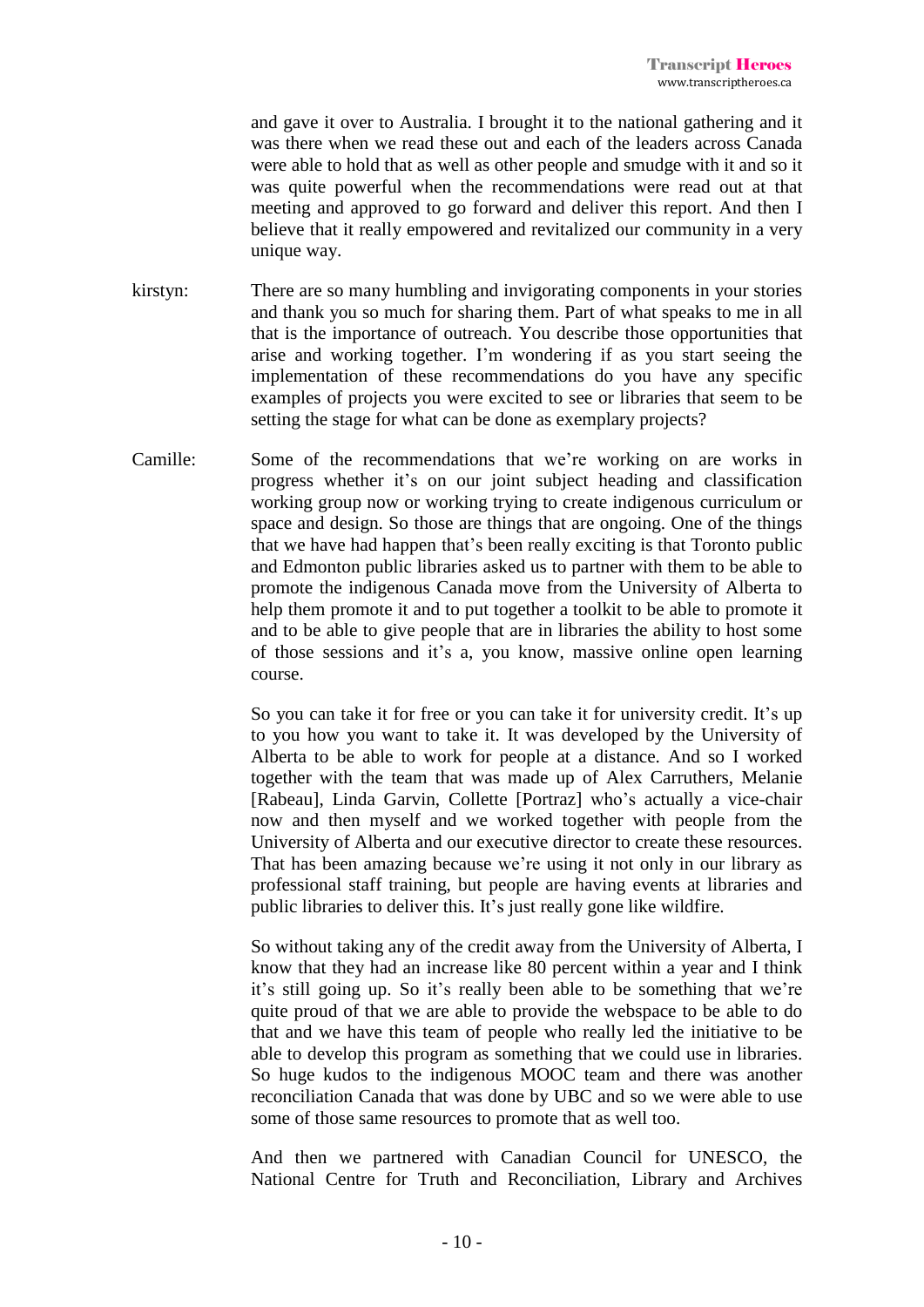Canada and National Film Board and what we called reconciliation dialogues that are to take place in libraries across the country and what happens is the National Film Board or NFB allows them to screen a movie, one of their indigenous collections for free and they have a list of the titles that they can pick from then to be supported with that to create a public event. To be able to do the screening with elders and bringing people into it using some of the same resources and toolkit that we had developed to be able to support that. So part of that toolkit that we developed as part of Indigenous Canada in MOOC is being used for that. As we're coming up now to the year of indigenous languages in 2019, we'll employ some of those same resources to be able to assist libraries or just to elevate their voice on what's happening across Canada because we have this web presence to be able to do that.

So we've created a Facebook and Twitter that's quite strong already. We actually just created that on June  $21<sup>st</sup>$  this year and I think that you'll see a lot more happening. We have an indigenous health group that's working on a hub for them to put into the best practices so we're updating that and trying to honour people that are implementing the TRC calls to action or these recommendations just really trying to get that word out there that this is important to be able to do and give people the resources to be able to do that. So the question that I get the most from libraries and librarians and archivists is where do we start and one of those places that you start is that relationship building.

The other thing was is we were able to present to the standing committee to work with the copyright committee from the FLA-FCAB to create a statement on indigenous knowledge and the copyright act in Canada that talks about honouring indigenous knowledge in library archives and cultural memory institutions.

So I think that there's been some really exciting things that have already happened, some things are in the works, and we'll see some of the working groups are almost done some of their work and some are just beginning. And so I think it's a really good synergy where we're really keeping going and moving forward with trying to create some of these changes and work within the existing structures to be able to create that change.

- kirstyn: It's so inspiring just to be reminded of the number of people who are putting the time in so we can have, as you say, starting points. Anything else that you want to include that we haven't been able to touch on, though I recognize we could easily take up your afternoon if we tried.
- Camille: I am really looking forward to moving forward with the national indigenous knowledge and language alliance and hopefully bringing people on board to be able to work with that because I think that one of the things is that we don't have a group where we have people that indigenous and are allies working together to be able to create some of these things. And that was part of our commitment to CFLA-FCAB is that we would help to be able to form this and they did some amazing